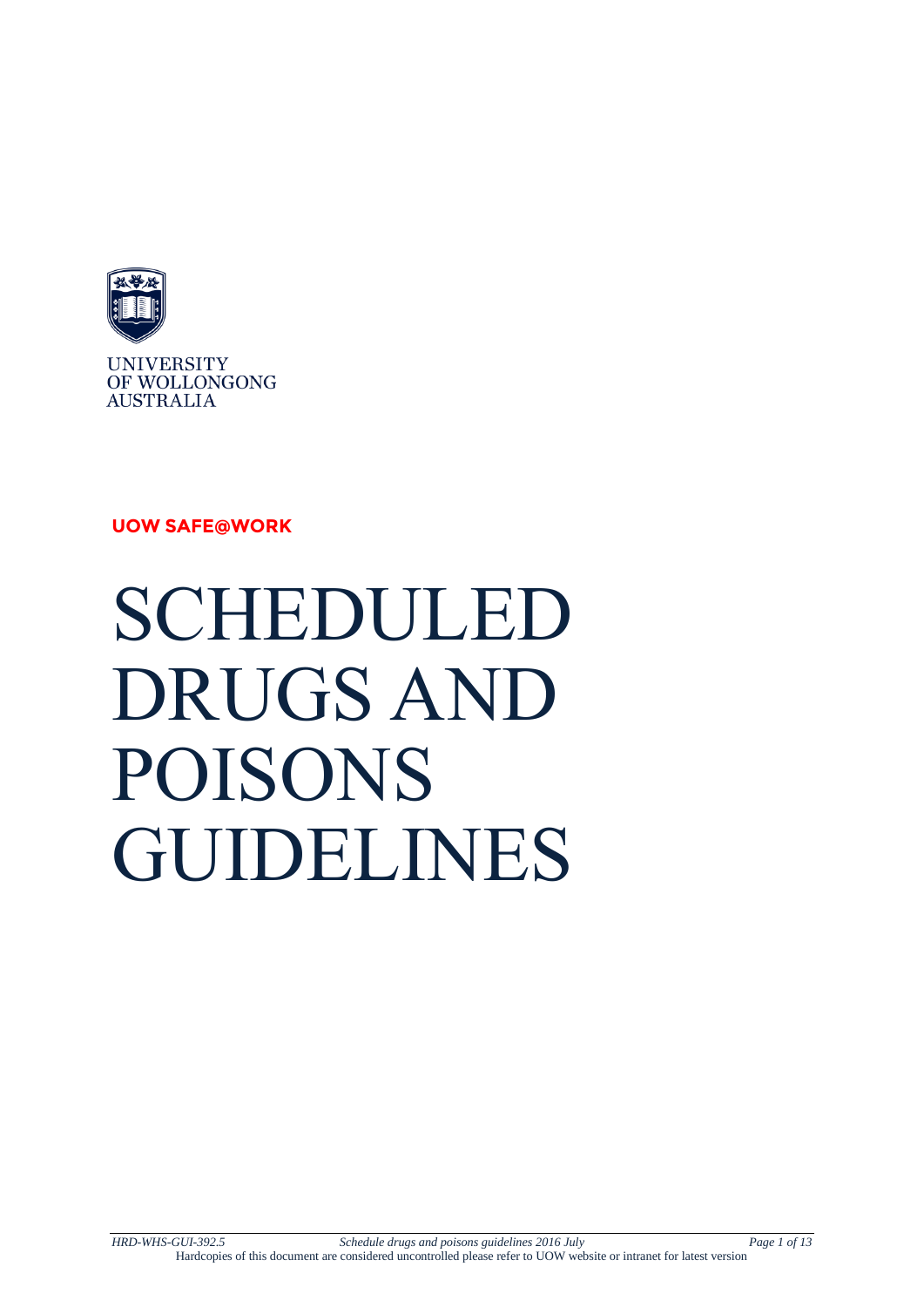### **Contents**

| 1  |       |  |  |
|----|-------|--|--|
| 2  |       |  |  |
| 3  |       |  |  |
| 4  |       |  |  |
| 5  |       |  |  |
|    |       |  |  |
|    |       |  |  |
|    |       |  |  |
|    | 5.3.1 |  |  |
| 6  |       |  |  |
|    |       |  |  |
|    |       |  |  |
| 7  |       |  |  |
|    |       |  |  |
|    |       |  |  |
| 8  |       |  |  |
|    |       |  |  |
|    |       |  |  |
|    |       |  |  |
|    |       |  |  |
|    |       |  |  |
|    |       |  |  |
| 9  |       |  |  |
|    |       |  |  |
|    |       |  |  |
| 10 |       |  |  |
| 11 |       |  |  |
| 12 |       |  |  |
| 13 |       |  |  |
| 14 |       |  |  |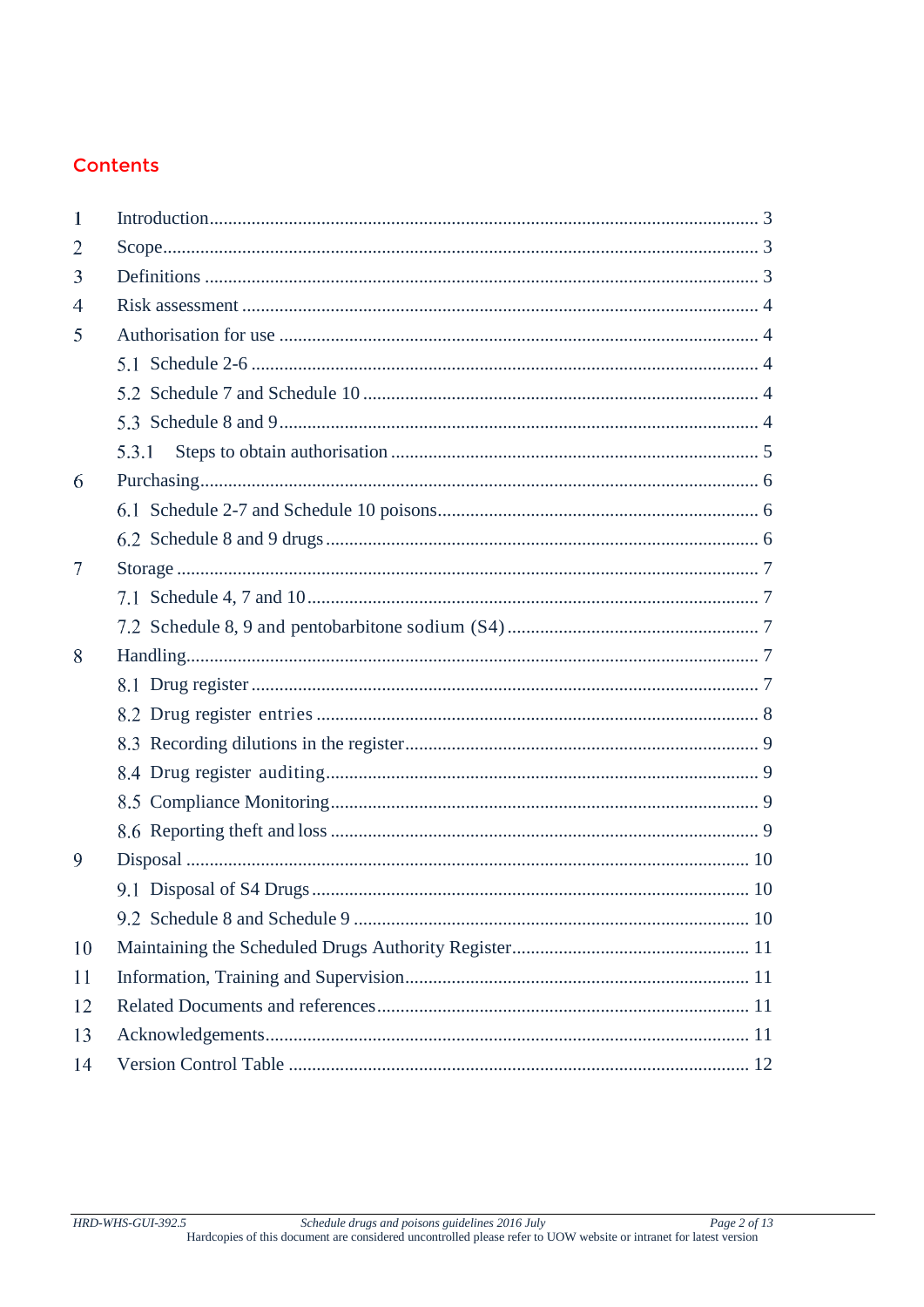# <span id="page-2-0"></span>1 Introduction

The University of Wollongong (*UOW*) uses scheduled drugs and poisons for research, analysis and teaching activities. This procedure will ensure that such drugs and poisons are regulated in a manner consistent with legislative requirements in order to eliminate or control potential health, safety and security risks.

# <span id="page-2-1"></span>2 Scope

This guideline applies to all UOW analysis, research and teaching activities that involve the use of scheduled drugs or poisons. This guideline details University practice in relation to the regulation of drugs or poisons including authorisation, information, training and supervision, storage, record keeping, disposal, security and reporting.

This guideline does not detail requirements of supply, prescription or administration of scheduled drugs by a practitioner in a clinical environment.

# <span id="page-2-2"></span>3 Definitions

| <b>PSU</b>        | Pharmaceutical Services Unit of NSW Department of Health                                                                                                                                                                                                                                                                                                                                                                                                   |
|-------------------|------------------------------------------------------------------------------------------------------------------------------------------------------------------------------------------------------------------------------------------------------------------------------------------------------------------------------------------------------------------------------------------------------------------------------------------------------------|
| Schedule 2 (S2)   | Pharmacy medicines.                                                                                                                                                                                                                                                                                                                                                                                                                                        |
| Schedule 3 (S3)   | Pharmacy only medicines.                                                                                                                                                                                                                                                                                                                                                                                                                                   |
| Schedule 4 (S4)   | Prescribed restricted substances as per the schedule maintained by the PSU.<br>PSU web site must be consulted for the current list of schedule 4 drugs.                                                                                                                                                                                                                                                                                                    |
| Schedule 5(S5)    | Low potential for harm. Domestic poisons.                                                                                                                                                                                                                                                                                                                                                                                                                  |
| Schedule 6 (S6)   | Moderate potential for harm. Industrial and agricultural poisons.                                                                                                                                                                                                                                                                                                                                                                                          |
| Schedule 7 (S7)   | Substances with a high potential for causing harm at low exposures.<br>Alphabetical list of poisons.                                                                                                                                                                                                                                                                                                                                                       |
| Schedule 8 (S8)   | Drugs of addiction as per the schedule maintained by the PSB. The PSB web<br>site must be consulted for the current list of schedule 8 drugs.                                                                                                                                                                                                                                                                                                              |
| Schedule 9 (S9)   | Prohibited substances. Substances which may be abused or misused, the<br>manufacture, possession, sale or use of which should be prohibited by law<br>except when required for medical or scientific research, or for analytical,<br>teaching or training purposes with approval of Commonwealth and/or State<br>or Territory Health Authorities. Any substance listed in Schedule 1 of the<br>NSW Drug Misuse and Trafficking Act 1985, such as cannabis. |
| Schedule 10 (S10) | Substances of such danger to health as to warrant prohibition of sale, supply<br>and use.                                                                                                                                                                                                                                                                                                                                                                  |
| Competent person  | A person who has acquired through training, qualifications or experience, or<br>a combination of them, the knowledge and skills to carry out that task.                                                                                                                                                                                                                                                                                                    |
| Authorised person | The person who has written authority from the Pharmaceutical Services Unit<br>of NSW Department of Health (PSU) to possess and use S8 drugs for<br>research and teaching activities at the university.                                                                                                                                                                                                                                                     |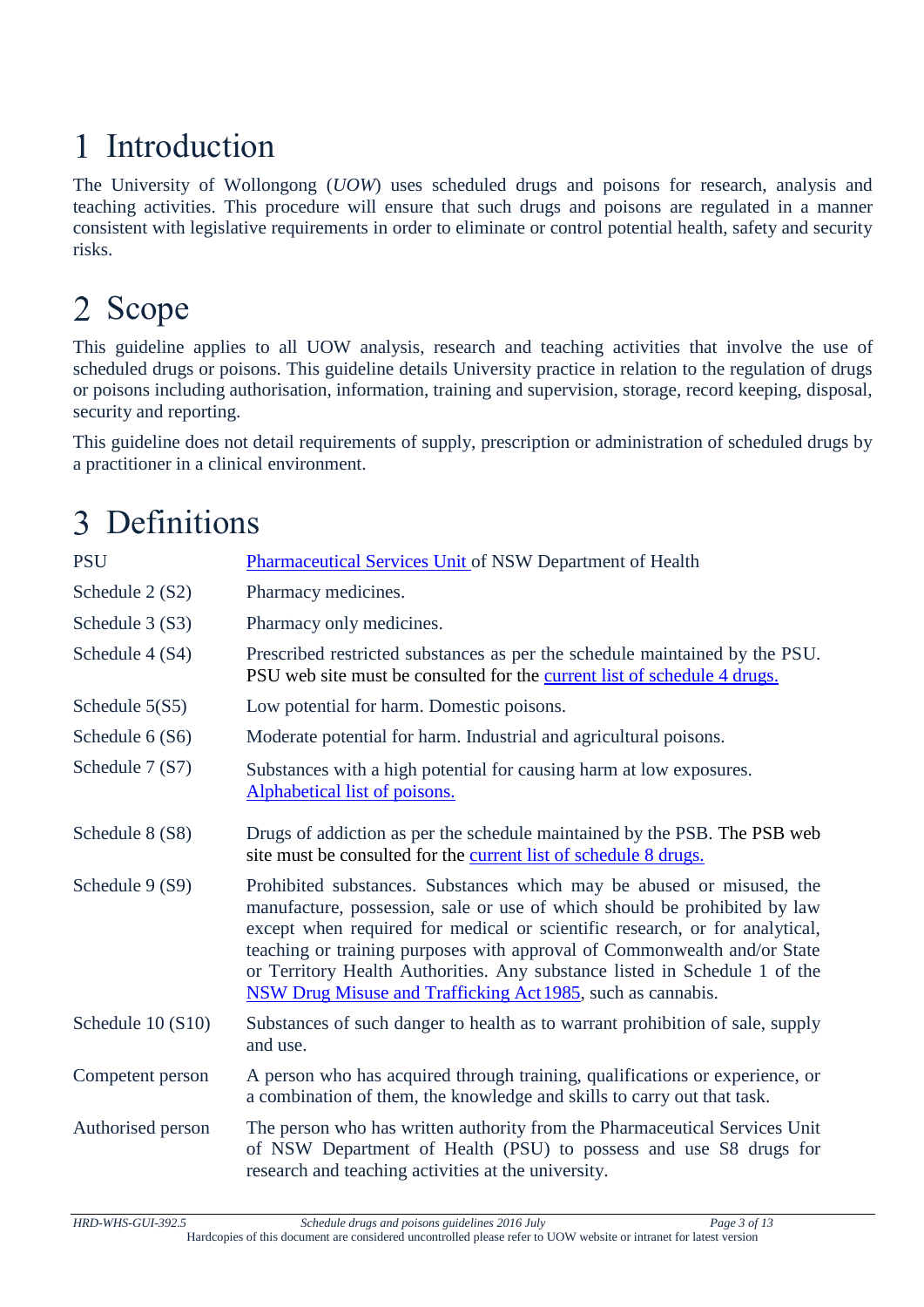| <b>Approved Person</b> | A competent person who has been approved by the Authorised Supervisor to<br>possess, use or store S8 drugs for the purposes of analysis, research and<br>teaching and who is acting under their supervision. |  |  |  |  |
|------------------------|--------------------------------------------------------------------------------------------------------------------------------------------------------------------------------------------------------------|--|--|--|--|
| Approved<br>Area       | Storage A separate room, safe, cupboard or other receptacle (e.g. freezer or<br>refrigerator) securely attached to a part of the premises and kept securely<br>locked when not in immediate use.             |  |  |  |  |

### <span id="page-3-0"></span>4 Risk assessment

In the first instance every effort must be made to eliminate the use of hazardous chemicals. Investigation of alternate methods or use of alternative chemicals is recommended. If an alternative is not possible then a risk assessment must be completed in consultation with workers who could be exposed. The use of highly dangerous S7 and S10 poisons and S8 and S9 drugs is prescribed through regulation. A detailed risk assessment must be completed prior to the initial purchase of highly dangerous S7 and S10 poisons, S8 and S9 drugs.

### <span id="page-3-1"></span>Authorisation for use

### <span id="page-3-2"></span> $5.1$ Schedule 2-6

Authorisation from the NSW ministry of health is not required for the use and storage of Schedule 2-4 poisons.

"*A scientifically qualified person who is in charge of a laboratory or department, or a person acting under the direct personal supervision of such a person, is authorised to possess and use any Schedule 2, 3 or 4 substance that is required for the conduct of medical or scientific research or instruction or the conduct of quality control analysis."*

### **A drug register and specific storage and handling procedures are required if using Pentobarbitone sodium as a restricted S4 substance for euthanising animals.**

For Schedule 5 and 6 poisons there are no specific requirements.

#### <span id="page-3-3"></span> $5.2$ Schedule 7 and Schedule 10

Use of a schedule poison which is used for research, analytical or instructional purposes is exempt from the requirements for obtaining authorisation from the NSW ministry of health.

#### <span id="page-3-4"></span>5.3 Schedule 8 and 9

Possession of Schedule 8 and 9 drugs is prohibited without written authority from the Director-General, NSW Ministry of Health. A **suitably qualified person** (*a person in charge of a laboratory used for the purpose of research, analysis or instruction*) may apply for authorisation to possess the following substances for the purpose of research, analysis, or instruction:

- Substances listed in Schedule 8 of the NSW Poisons Standard,
- Prohibited substances in Schedule 1 of the NSW Drug Misuse and Trafficking Act 1985 (Schedule 9)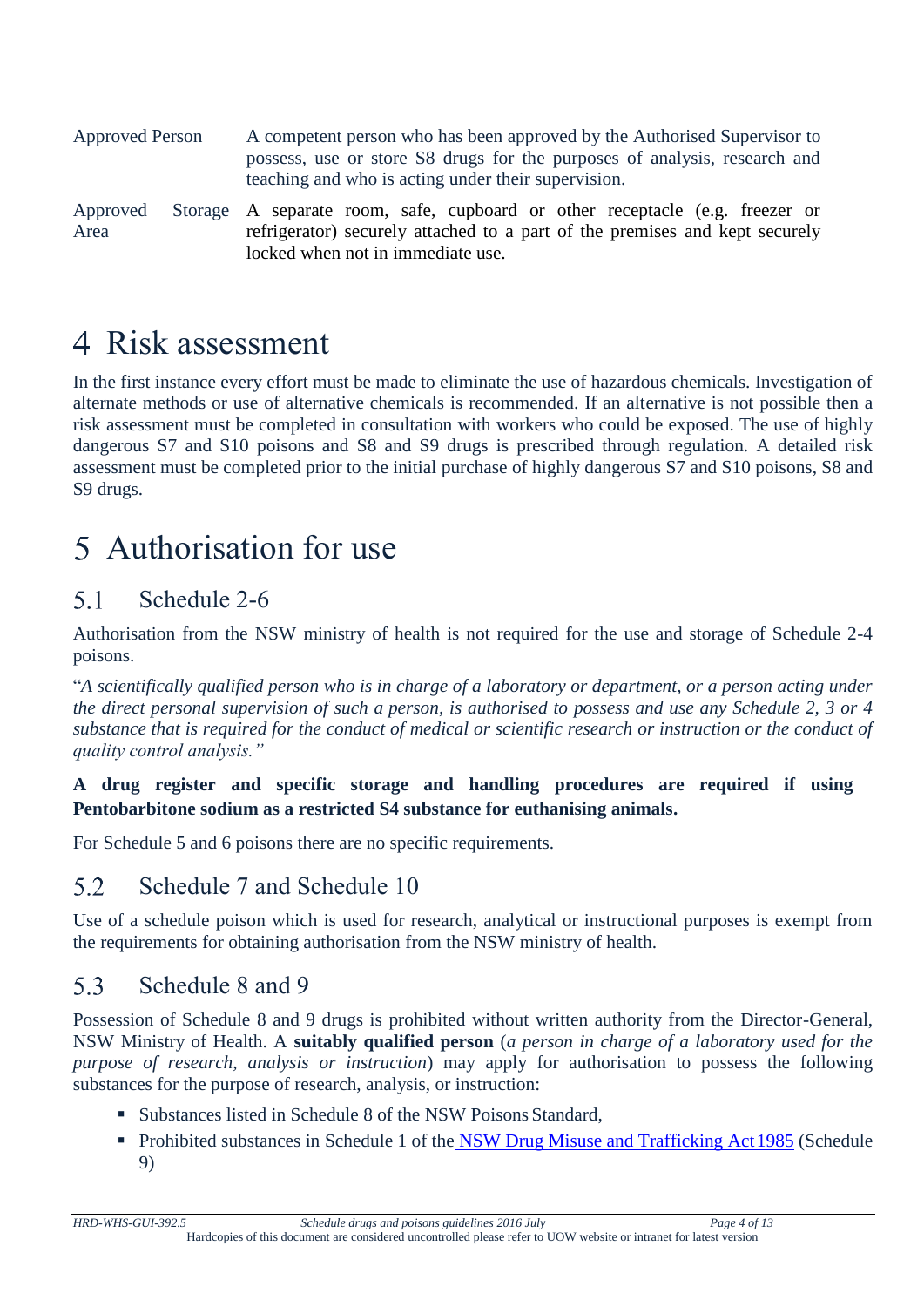Authorisation is issued, in writing, to the **person** working with the chemical and is not transferable. Refer to the:

- [Application for Authority to Possess Drugs of Addiction or Prohibited Substances for the](http://www.health.nsw.gov.au/pharmaceutical/Documents/apdp.pdf)  [Purpose of Research, Analysis or](http://www.health.nsw.gov.au/pharmaceutical/Documents/apdp.pdf) Instruction
- [Checklist for making an](http://www.health.nsw.gov.au/pharmaceutical/Documents/apdp-checklist.pdf) application

Applications to obtain written authority from the NSW Ministry of Health for the purpose of scientific research have the following additional requirements.

| <b>Substance</b>                                                                                        | <b>Additional requirements</b>                                                                                            |  |  |
|---------------------------------------------------------------------------------------------------------|---------------------------------------------------------------------------------------------------------------------------|--|--|
| Schedule 8 drugs for use on animals, for                                                                | Include approval from the Animal Ethics Committee                                                                         |  |  |
| example ketamine and buprenorphine                                                                      |                                                                                                                           |  |  |
| Schedule 9                                                                                              | Include approval from an appropriate Human Research                                                                       |  |  |
| Prohibited substances in Schedule 1 of the<br>Drug Misuse and Trafficking Act 1985, such<br>as cannabis | Ethics Committee, if human clinical trials are proposed.                                                                  |  |  |
| Prescription of Schedule 8 drugs (or<br>prohibited substances) for use in human<br>clinical trials      | Telephone the Monitoring and Compliance Section at<br>Pharmaceutical Services during business hours on (02)<br>9424 5923. |  |  |

#### <span id="page-4-0"></span>5.3.1 Steps to obtain authorisation

- 1. Supervisor completes a detailed risk assessment for the activity involving the S8 or S9 drug in consultation with all workers who will undertake the activity.
- 2. The Pharmaceutical Services Unit application for authorisation is prepared bythe supervisor.
- 3. The completed risk assessment is submitted to the head of the relevant organisational unit for approval.
- 4. If approved, the supervisor lodges the completed application for Authorisation with the Pharmaceutical Services Unit, NSW Ministry of Health.
- 5. The Pharmaceutical Services Unit will review the application and either issue or refuse authorisation.
- 6. If the activity is authorised by the Pharmaceutical Services Unit an authorisation letter will be sent to the supervisor.
- 7. The supervisor must provide a copy of the authorisation letter to the WHS unit and the head of the relevant organisational unit.

An authority will remain current until it is suspended, cancelled or surrendered. Researchers with authority from the PSU (i.e. authorised supervisors) are permitted to allow persons acting under their supervision to possess and use scheduled drugs for research and teaching.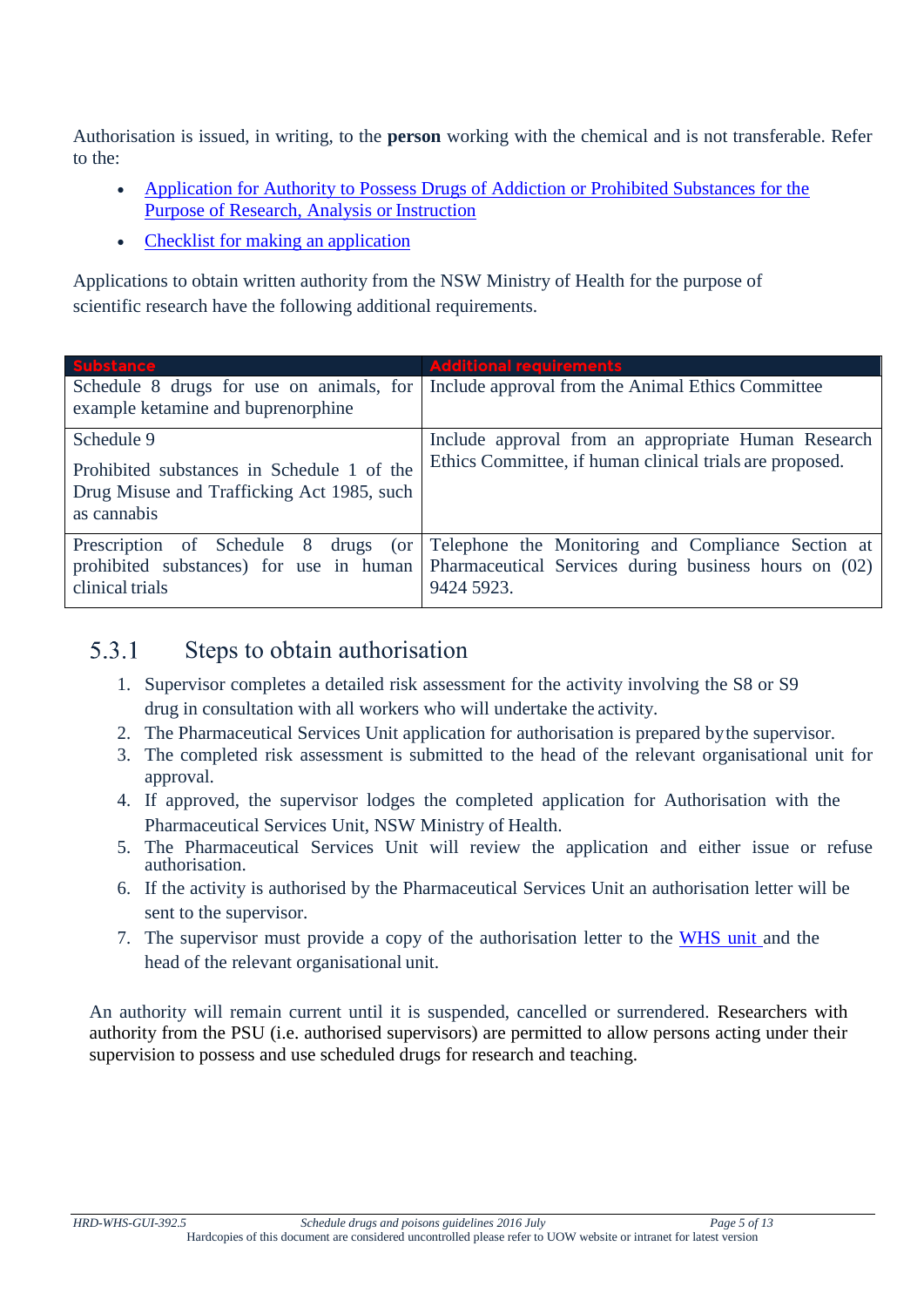## <span id="page-5-0"></span>6 Purchasing

### <span id="page-5-1"></span>6.1 Schedule 2-7 and Schedule 10 poisons

Chemical suppliers will require an end user declaration (EDU) to be completed for the purchase of S4, highly dangerous S7 and S10 poisons (For schedule 10 poisons refer to the [Poisons standard\)](https://www.legislation.gov.au/Details/F2016L01071). This EUD and approval for purchase must be signed by the Head of School or Head of the relevant organisational unit.

Schedule 7 poisons which are described as "highly dangerous substances*"* are:

- narsenic.
- cyanides,
- **fluoroacetamide.**
- fluoroacetic acid.
- hydrocyanic acid,
- strychnine,
- **thallium**

Restricted Schedule 4 pharmaceuticals, *Highly dangerous* Schedule 7 and Schedule 10 poisons that are delivered to the University must be stored in a secure location until pick up and promptly collected by an approved person.

#### <span id="page-5-2"></span>6.2 Schedule 8 and 9 drugs

A Schedule 8 or Schedule 9 drug must not be purchased until the Pharmaceutical Services Unit has issued an authorisation for the relevant supervisor to use the specific scheduled drug. The supplier will require confirmation of authorisation and completion of an end user declaration (EUD) to verify how the drug is being used and that the use of the drug has been approved by the organisation.

The approved person who is ordering the S8 or S9 drug must highlight on the purchasing requisition form (or equivalent) the following wording:

### **S8 DRUG - MUST BE COLLECTED BY AN APPROVED PERSON or S9 DRUG - MUST BE COLLECTED BY AN APPROVED PERSON**

The wording must be highly visible in bold and capitals to assist the staff receiving the package (e.g. stores staff or reception). The stores/reception staff is then required to contact the approved person requesting the substance and let them know the substance has arrived and must be collected. The material must be stored in a secure location until pick up. If the named 'Approved Person' on the purchasing form cannot be contacted then the associated Authorised Personnel can provide the contact details for an alternative 'Approved Person'. Each laboratory ordering S8 or S9 drugs will supply the store/reception staff with two approved persons who can collect the drugs.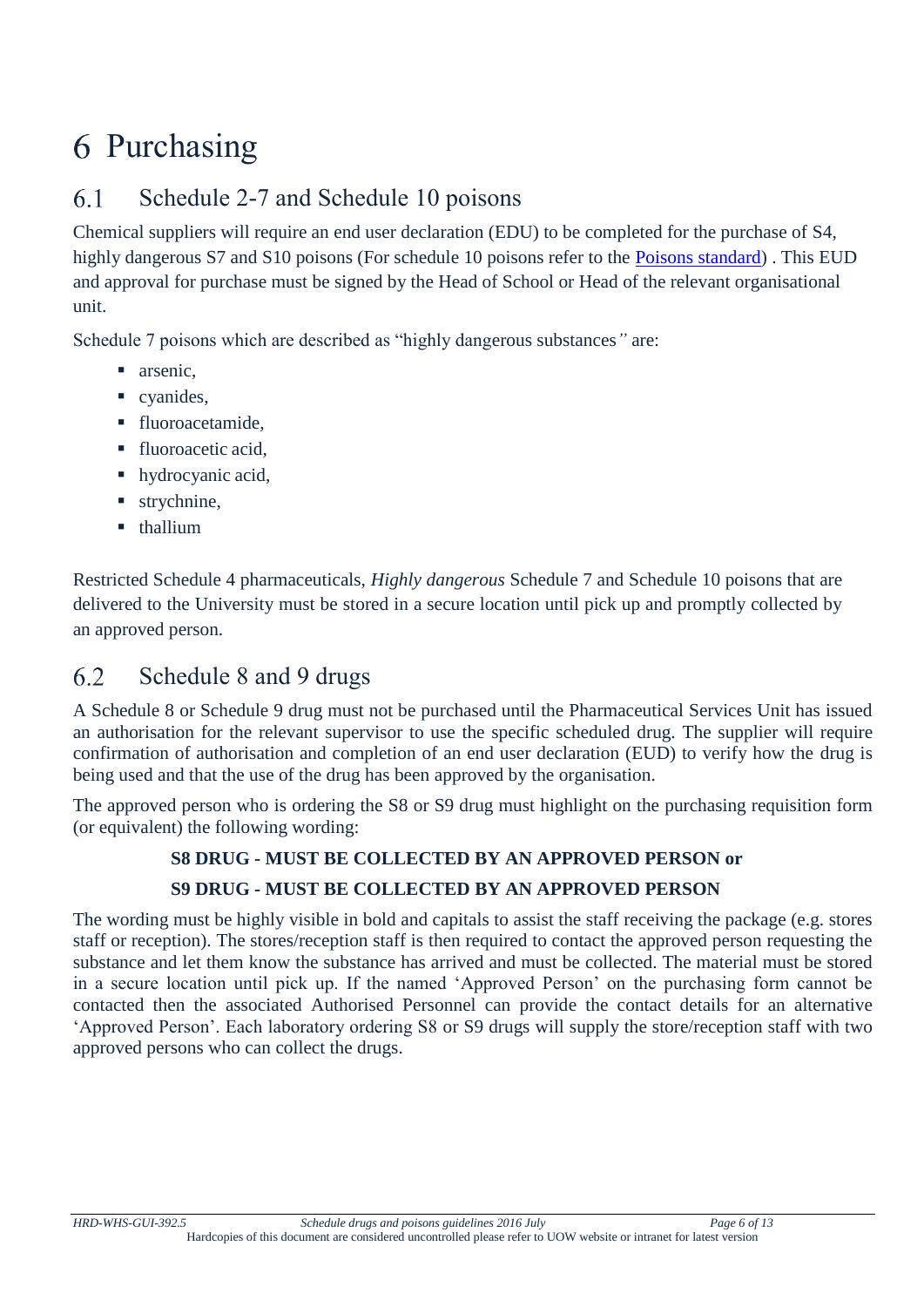# <span id="page-6-0"></span>Storage

In the laboratory, storage of all poisons should be in accordance with standard laboratory storage requirements. In addition:

- A poison should be clearly labelled with the descriptive phrase (e.g. "Dangerous Poison") and schedule number.
- Containers that have held poisons must not be re-used.
- Schedule 5, 6, 7 and 10 poisons cannot be repacked and must be kept in the manufacturer's original, unopened container. This applies particularly to stock medicines and agricultural chemicals.

Further conditions apply to the storage of Schedule 4, 7, 8, 9 and 10 poisons.

### <span id="page-6-1"></span> $7.1$ Schedule 4, 7 and 10

All Supervisors must ensure that Schedule 4 drugs are stored in a secure storage area e.g. locked laboratory. If a freezer or refrigerator is used for the storage of these substances it must be secured in a room with restricted access controls.

Where schedule 4, 7 and 10 poisons are used, they must be kept:

- apart from food intended for consumptions by humans or animals, and
- in such a way that, if the container breaks or leaks, the poison cannot mix with or contaminate any food intended for consumption by humans or animals, and
- $\blacksquare$  in a room or enclosure to which the public does not have access.

### <span id="page-6-2"></span>Schedule 8, 9 and pentobarbitone sodium (S4)  $7.2$

An authorised person who uses Schedule 8 and 9 drugs or pentobarbitone sodium must keep these substances separately from all other goods in a safe or locked secure cupboard. Securely attach the safe or cupboard to a part of the premises. If these substances are to be kept in a freezer or refrigerator, the freezer or refrigerator must be kept securely locked when not in immediate use and only used for that purpose.

The approved storage area must be secured at all times. A key to the storage area will be issued to researchers authorised by the PSU, and a copy will be held by the relevant Laboratory Manager or other officer nominated by the relevant Head of School/Unit, for the purpose of inspections and/or inventories. The activity of maintaining an approved storage area may be delegated in writing to a competent person.

# <span id="page-6-3"></span>Handling

When handling any scheduled poisons or drugs ensure all safety directions are followed. There are specific legislative requirements for the handling of Schedule 8, 9 and pentabarbitone sodium (S4) which are outlined below.

### <span id="page-6-4"></span>8.1 Drug register

An *authorised* person must keep a drug register for all Schedule 8, Schedule 9 drugs and pentobarbitone sodium (S4) that is obtained or used. There is no need to keep a separate S4 Drugs Register if there is a page reserved specifically for pentobarbitone sodium (S4) in an S8 drugs register.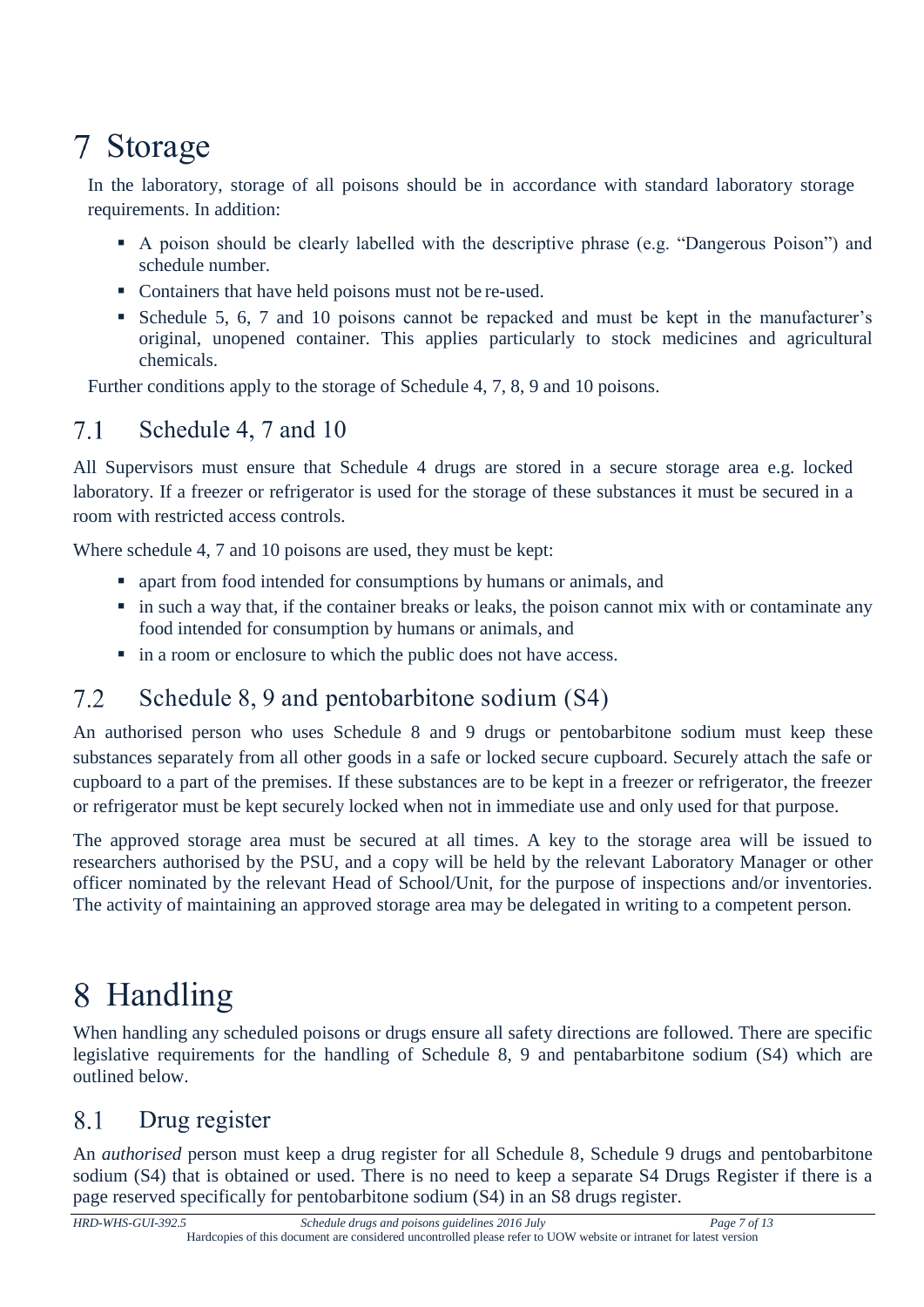The drugs register must have:

- Pages that cannot be removed or replaced i.e. a bound book,
- Consecutively numbered pages,
- Separate pages in the register for each drug, each form and strength of the drug,
- Space for specific entry requirements of the drugs register as shown in below.

Approved drugs register books may be purchased from a drugs supplier. The format of an example drugs register is shown below:

| Date                 | Name and address of person or<br>company to whom dispensed,<br>sold, supplied, or from whom<br>obtained | In                                                 | Out                                           | Balance             | Dispenser's original<br>dispensing number or<br>letter                                                                                    | Name of<br>Authority                          | Signature of<br>dispenser or<br>administrator |
|----------------------|---------------------------------------------------------------------------------------------------------|----------------------------------------------------|-----------------------------------------------|---------------------|-------------------------------------------------------------------------------------------------------------------------------------------|-----------------------------------------------|-----------------------------------------------|
| Date<br>drug<br>used | Name of person who used the<br>drug & animal identifier (where<br>relevant)                             | Original<br>volume<br>received<br>from<br>supplier | Amount<br>used/withd<br>rawn from<br>original | Amount<br>remaining | laboratory work,<br>For<br>this space to<br>use<br>record the purpose for<br>which the drug was<br>ethics<br>used<br>e.g.<br>approval no. | Name<br><sub>of</sub><br>Authorised<br>person | Signed by user<br>of the drug                 |

### **When using any pentobarbitone sodium (S4) all the above information must be entered in the register as well the number and species of animals for which it was used.**

Drugs registers must be kept for at least 2 years, from the last date on which any:

- Entry was made in the register; or
- nany drug was received, administered or used.

### <span id="page-7-0"></span>8.2 Drug register entries

A "Scheduled Drugs Register" must be kept to record all use by authorised persons working with S8, S9 **pentobarbitone sodium (S4)**.

The authorised person who receives, administers or uses a drug is responsible for entering the details in the drugs register. Each entry must be:

- Made on the date authorised person receives or uses a drug,
- Written permanently and in English,
- Legible, complete and in sufficient detail,
- Dated and signed by the person by whom it is used,
- True and correct.

The balance recorded in the drug register should always coincide with the actual stock on hand (the lot number of the drug should be documented so the usage history can be tracked accurately). A mistake in any entry in a drug register must be corrected by making a marginal note or footnote and by initialling and dating it. If the cause of the discrepancy is identified and found to involve a minor error (e.g. arithmetic) or departure from procedures (e.g. omission of recent use) include a comment to that effect against the amending entry. Alterations, obliterations or cancellations in a register are not permitted and multiple errors must be drawn to the attention of the Head of School or Dean.

Opening and closing balances should be verified and signed when the drug register is completed and a new drug register is commenced. In addition balances should be checked and verified from page to page. Whenever possible balances carried forward to a new page or book should be verified by a second authorised person.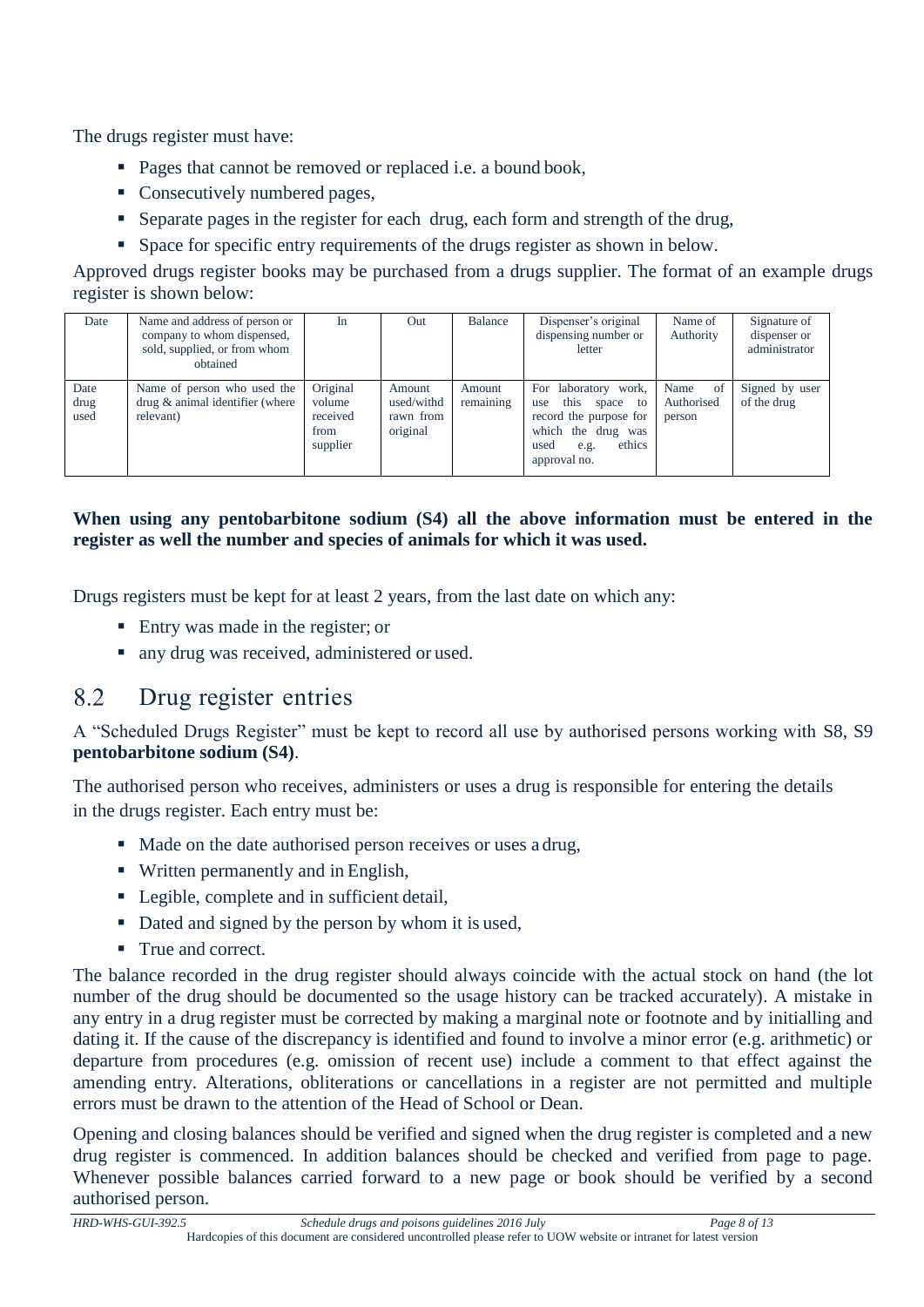### <span id="page-8-0"></span>8.3 Recording dilutions in the register

If a quantity of S8 drug is removed from a stock solution and subsequently diluted to become a working solution then both entries need to be made on the S8 drugs register. A different page is used for each concentration. As an example: 50 ml of Ketamine stock solution is listed on a page in the drugs register. 5 ml of this is removed to be diluted thus the entry recorded in the register is that 5 ml is removed and 45 ml of this stock solution remains. The 5 ml is then diluted to 50 ml. This becomes a 10% Ketamine Working Solution and should be recorded on a new page with a 50 ml starting volume. Each removal is recorded in the usual manner. The working solution should be appropriately labelled and dated and stored in the S8 approved storage area.

### <span id="page-8-1"></span>8.4 Drug register auditing

The person responsible for maintaining a drugs store and register must:

- Make an accurate inventory of all drugs held twice each year (recommended March and September),
- Endorse the drugs register, immediately under the most recent entry for each drug, with the quantity of each drug actually held and the date on which the inventory wasmade,
- Sign each entry in the drug register.

When checking stock, physically count opened containers of drugs, do not open sealed packs but rather check that the seals are intact and, if they are sealed record the quantity as labelled. When using the last of the contents ensure the liquid amount is measured to check for discrepancy in expected volume, if there is reasonable discrepancy (e.g. up to 3%), make a note of that fact against the entry. Up to that point estimate the volume by observation and note the entry as "estimated".

A complete inventory of drugs must also be made if:

- $\blacksquare$  There is loss or destruction of a drugs register,
- A person assumes control for a period of one month or more over any drugs store.

Drugs registers must be made available for inspection on demand by the Pharmaceutical Services Unit, the Police or any authorised officer from the NSW Ministry of Health.

### <span id="page-8-2"></span>8.5 Compliance Monitoring

The [Schedule Drugs](http://cmsprd.uow.edu.au/content/groups/public/@web/@ohs/documents/doc/uow106142.pdf) Compliance Checklist should be used as a compliance monitoring tool. It should be completed by the authorised personnel (or delegate) at the time of an inventory of S8 and S9 drugs. The checklist should be forwarded to the Head of School/Unit for information and corrective action, as required.

### <span id="page-8-3"></span>8.6 Reporting theft and loss

The NSW Poisons and Therapeutic Goods Regulation 2008 require authorised persons to report to the Director- General of Health any:

- Suspected or actual loss or theft of an S8 or S9 drug,
- Suspected or actual loss or theft of an S4 drug 'prescribed restrictedsubstance',

Suspected or actual loss or destruction of a drugs register.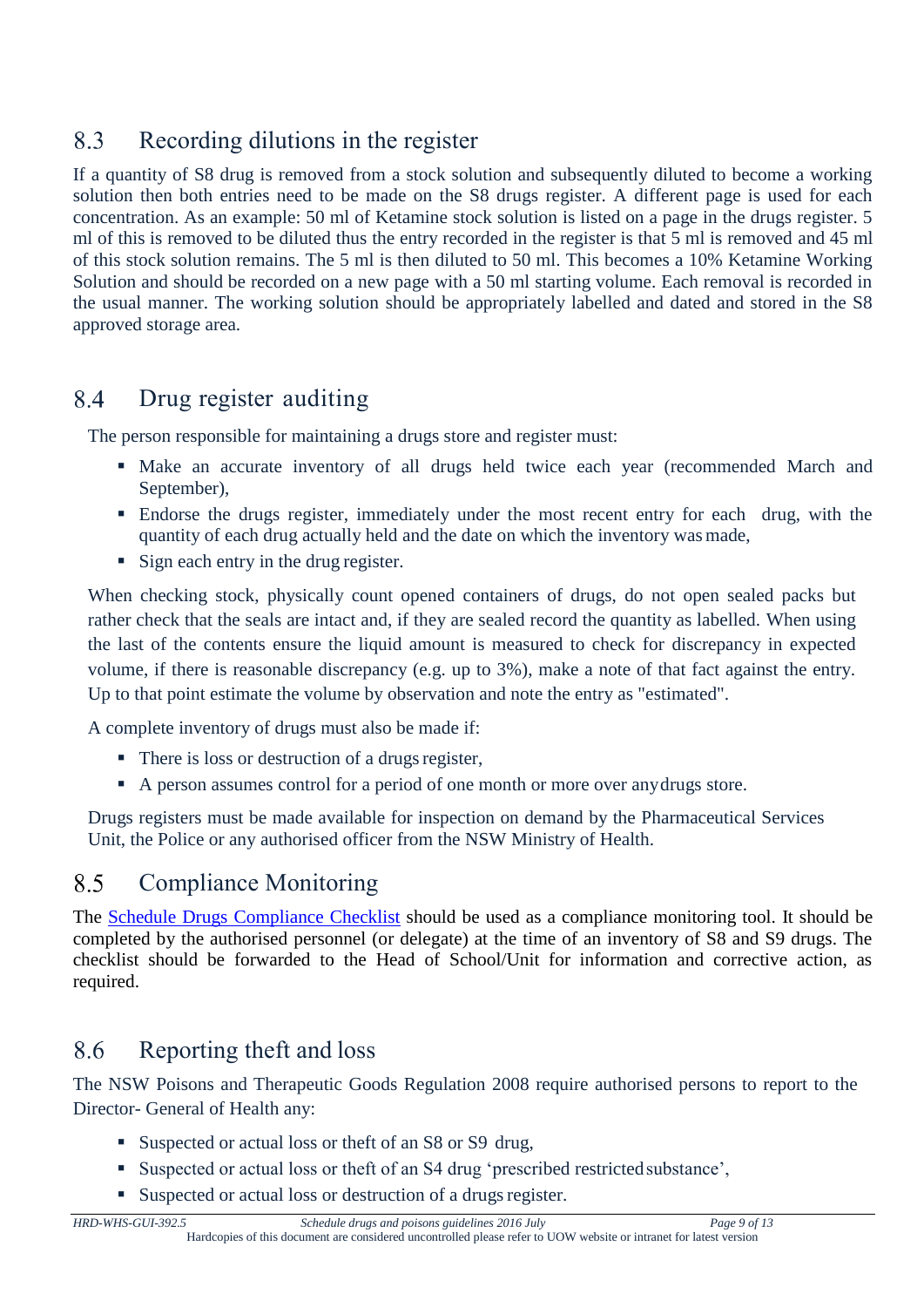The following incidents must be reported immediately and without delay, firstly to the Head of School and/or Dean and then to the Director-General. Notice of the fact and circumstances of the loss or destruction must be given in writing using the form [Notification of Loss or Theft of Accountable Drugs](http://www.health.nsw.gov.au/pharmaceutical/Documents/loststolen.pdf)  (S8, S9 [and S4 substances\)](http://www.health.nsw.gov.au/pharmaceutical/Documents/loststolen.pdf). This form is to be completed and submitted electronically or e-mailed to [pharmserv@doh.health.nsw.gov.au](mailto:pharmserv@doh.health.nsw.gov.au) 

## <span id="page-9-0"></span>9 Disposal

All scheduled poisons, with the exception of Schedule 4, 8 and 9 drugs are to be of disposed as outlined the UOW [Hazardous Waste Disposal Guidelines](http://staff.uow.edu.au/content/groups/public/@web/@ohs/documents/doc/uow017032.pdf)[.](http://sydney.edu.au/whs/guidelines/hazardouswaste/index.shtml)

#### <span id="page-9-1"></span>9.1 Disposal of S4 Drugs

Schedule 4 (Restricted Substances) must not be disposed of 'in any place or any manner likely to constitute a risk to the public' (Clause 66 Poisons and Therapeutic Goods Regulation 2008).

At UOW, disposal of such materials follows the same path as for any material which is to be incinerated. The two methods which can be used are:

- Vials and ampoules of S4 substances can be disposed of in the sharps containers. Absorbent material can be used to provide soakage in the event that a spillage could occur. These containers are removed by UOWs biological waste contractor and are incinerated.
- The S4 substances can follow the path of cytotoxic substances and can thus be collected in the cytotoxic waste bins. Cytotoxic waste is removed by UOWs biological waste contractor and is incinerated.

#### <span id="page-9-2"></span> $9.2$ Schedule 8 and Schedule 9

Schedule 8 and Schedule 9 drugs must not be wilfully destroyed except under the direct personal supervision of an authorised person in charge of a laboratory and under the conditions of the authorisation.

The disposal of S8 or S9 drugs can be arranged by contacting the Duty Pharmaceutical Advisor at Pharmaceutical Services Unit. The Pharmaceutical Services Unit will arrange a suitable time to collect the drugs and will make the required entry in the drugs register as a record of the authorised destruction.

General inquiries (including calls for Duty Pharmaceutical

Officer) Telephone: (02) 9391 9944

Email[:pharmserv@doh.health.nsw.gov.au](mailto:pharmserv@doh.health.nsw.gov.au)

If the person is a medical, dental or veterinary practitioner, destruction can be arranged through a pharmacy or the police. The destruction must be noted in the drugs register and include the date and the name, professional registration number and signature of the pharmacist (or authorising police officer) and the name and signature of the relevant practitioner.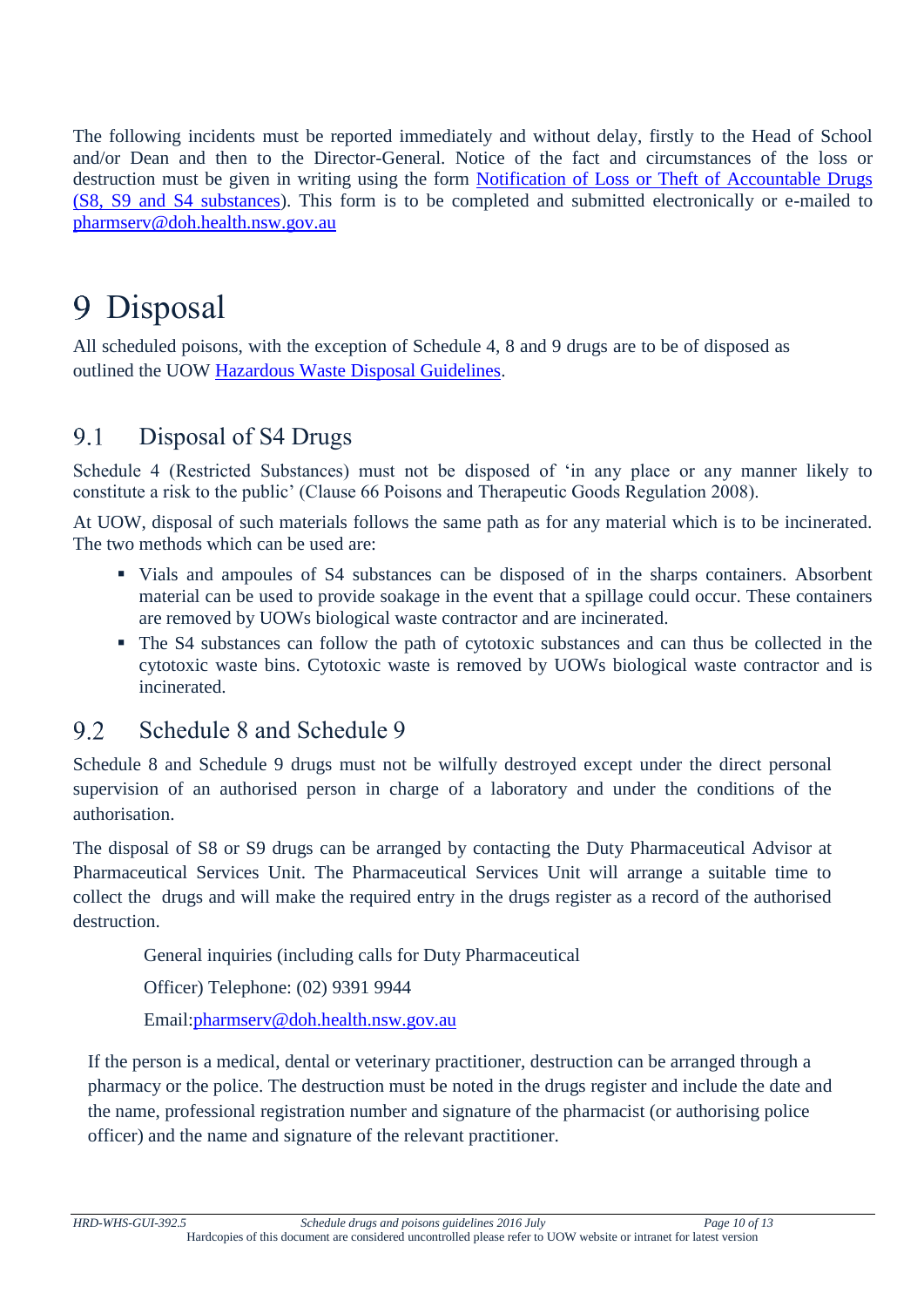### <span id="page-10-0"></span>Maintaining the Scheduled Drugs Authority Register 10

The relevant Head of School/Unit, or their nominee, should ensure that a record is maintained of authorised personnel and all persons working with S8, S9 drugs or pentobarbitone sodium **(**under their authority). The records will be held in a Scheduled Drugs Authority Register and maintained by the relevant Laboratory Manager or other officer nominated by the relevant Head of School/Unit.

### <span id="page-10-1"></span>Information, Training and Supervision 11

The Head of School/Unit, or their nominee, should ensure that all authorised supervisors and approved persons are provided with information and training in the secure storage, handling and record keeping of scheduled drugs.

Authorised persons are responsible for the ongoing supervision of approved persons working with scheduled drugs under their authority and for compliance with the relevant legislative requirements.

### <span id="page-10-2"></span> $12<sup>1</sup>$ Related Documents and references

- [Poisons & Therapeutic Goods Act 1966](http://www.legislation.nsw.gov.au/maintop/view/inforce/act%2B31%2B1966%2Bcd%2B0%2BN) [Poisons & Therapeutic Goods Regulation 2008](http://www.legislation.nsw.gov.au/maintop/view/inforce/subordleg%2B392%2B2008%2Bcd%2B0%2BN)
- Drug Misuse and Trafficking Act 1985
- [Poisons Standard July 2016](https://www.legislation.gov.au/Details/F2016L01071)
- [Work Health and Safety Act 2011](http://www.legislation.nsw.gov.au/maintop/view/inforce/act%2B10%2B2011%2Bcd%2B0%2BN)
- **[Work Health and Safety Regulation 2011](http://www.legislation.nsw.gov.au/maintop/view/inforce/subordleg%2B674%2B2011%2Bcd%2B0%2BN)**
- **NSW Health Pharmaceutical Services department** drugs schedules and procedures
- Schedule Drugs Checklist

### <span id="page-10-3"></span> $13<sup>7</sup>$ Acknowledgements

- University of Western Sydney
- University of Sydney
- University of NSW